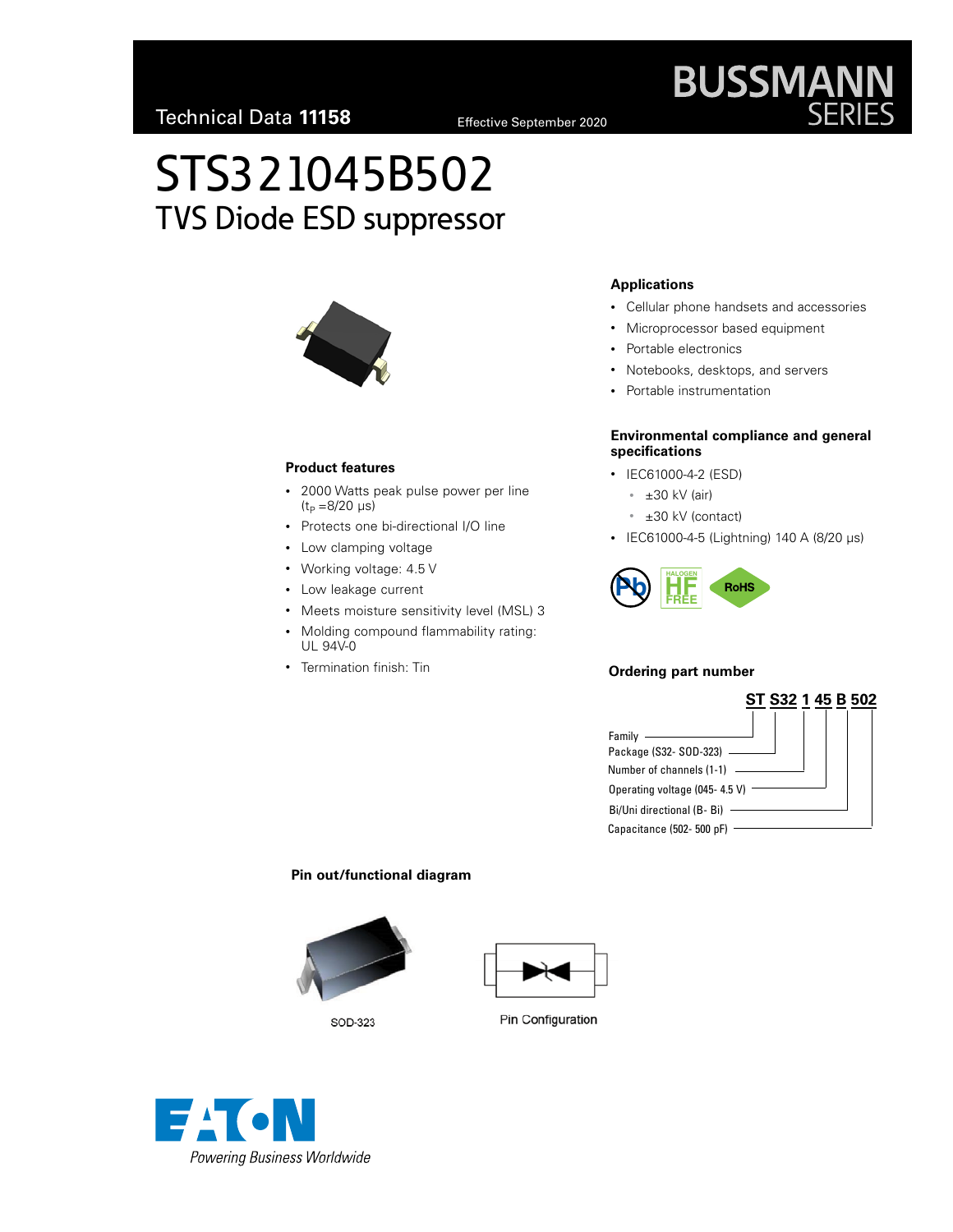#### **Absolute maximum ratings**

(+25 °C, RH=45%-75%, unless otherwise noted)

| Symbol           | Value              | Unit |
|------------------|--------------------|------|
| pp               | 2000               | W    |
| V <sub>FSD</sub> | $+/-30$            | kV   |
|                  | $+/-30$            |      |
|                  | $+260(10 seconds)$ | ۰c   |
|                  | $-55$ to $+125$    | °C   |
| <b>STG</b>       | $-55$ to $+150$    | ۰C   |
|                  |                    |      |

#### **Electrical characteristics**

 $(+25 °C)$ 

| STS321045B502<br><b>Parameter</b> | <b>Test condition</b>                                          | <b>Minimum</b> | <b>Typical</b>           | <b>Maximum</b> | <b>Symbol (Units)</b> |
|-----------------------------------|----------------------------------------------------------------|----------------|--------------------------|----------------|-----------------------|
| Reverse working voltage           |                                                                |                | $\overline{\phantom{a}}$ | 4.5            | $V_{\rm RWM}(V)$      |
| Reverse breakdown voltage         | $I_r = 1$ mA                                                   | 4.7            | $\overline{\phantom{a}}$ | 6.5            | $V_{BB}$ (V)          |
| Reverse leakage current           | $V_{\text{RWM}}$ = 4.5 V                                       | $\sim$         | $\overline{\phantom{a}}$ |                | $I_R(\mu A)$          |
| Clamping voltage                  | $I_{\text{op}}$ = 100 A,<br>$t_{0} = 8/20 \text{ }\mu\text{s}$ |                | 12                       | 14             | $V_c$ (V)             |
|                                   | $I_{\text{op}}$ = 140 A,<br>$t_{\rm c} = 8/20 \ \mu s$         |                | 16                       | 18             |                       |
| Junction capacitance              | $V_{\text{RWM}} = 0$ V, f = 1 MHz                              |                | 450                      | 500            | $C_{1}$ (pF)          |

#### **Mechanical parameters, pad layout- mm/inches**





**Land Pattern** 

|                  | <b>Millimeters</b> |                |                | <b>Inches</b>  |
|------------------|--------------------|----------------|----------------|----------------|
| <b>Dimension</b> | <b>Minimum</b>     | <b>Maximum</b> | <b>Minimum</b> | <b>Maximum</b> |
| Α                | 1.60               | 1.80           | 0.063          | 0.071          |
| B                | 0.25               | 0.35           | 0.010          | 0.014          |
| C                | 2.50               | 2.75           | 0.098          | 0.108          |
| D                | 0.00               | 1.00           | 0.000          | 0.039          |
| E                | 1.20               | 1.40           | 0.047          | 0.055          |
| F                | 0.08               | 0.15           | 0.003          | 0.006          |
|                  | 0.475REF           |                | 0.019REF       |                |
| L1               | 0.25               | 0.40           | 0.010          | 0.016          |
| H                | 0.00               | 0.10           | 0.000          | 0.004          |
| P                | 3.00               |                | 0.118          |                |
| P <sub>1</sub>   | 0.80               |                | 0.031          |                |

#### **Part marking**

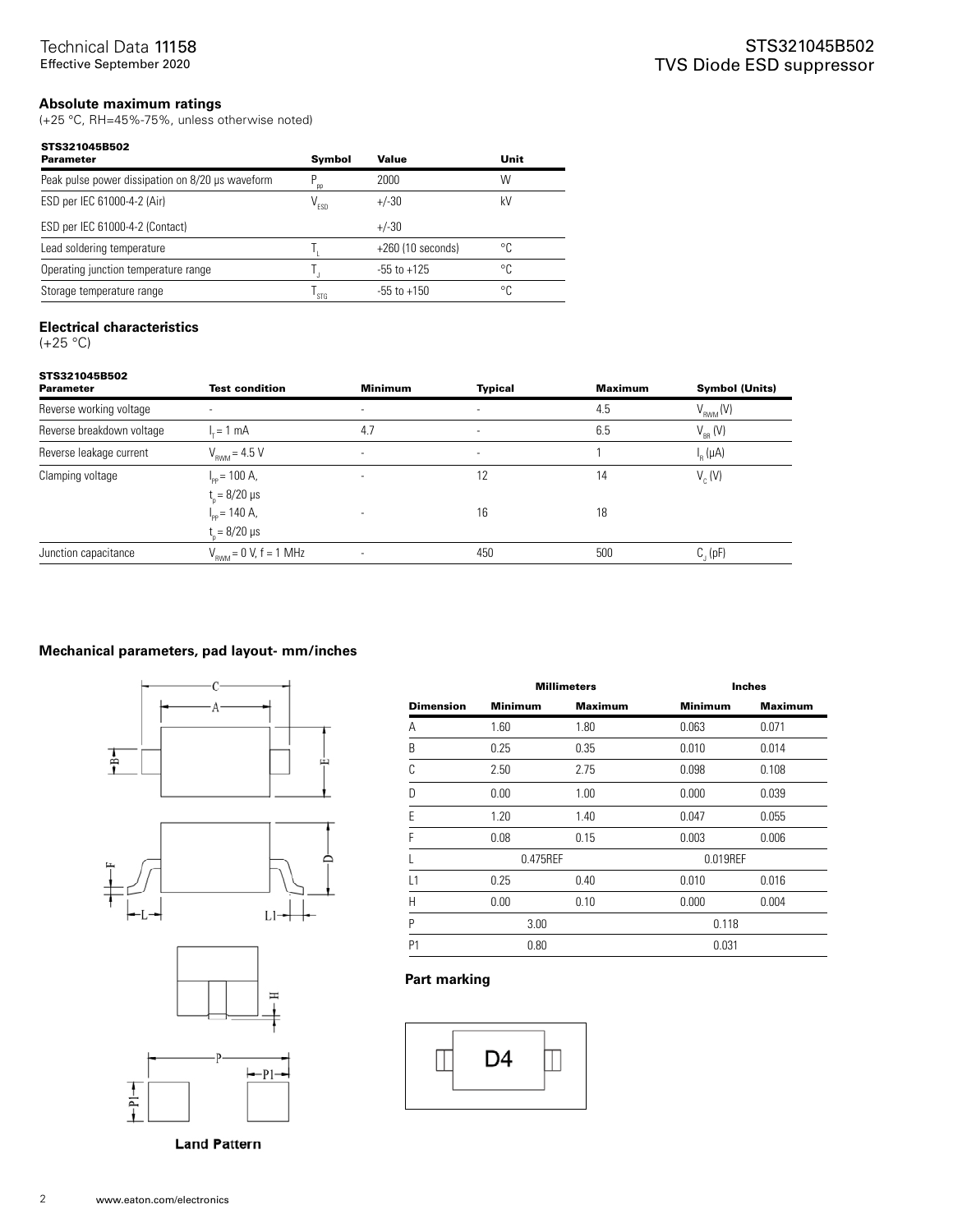### STS321045B502 TVS Diode ESD suppressor

#### **Packaging information mm/inches**

Drawing not to scale.

Supplied in tape and reel packaging, 3,000 parts per 7" diameter reel (EIA-481 compliant)



Pin 1 quadrant:Q1&Q2

| Symbol         | <b>Millimeters</b>  | Inches                 |
|----------------|---------------------|------------------------|
| А              | $1.46 + 0.05$       | $0.057 + 0.002$        |
| B              | $2.90 \pm 0.05$     | $0.114 + 0.002$        |
| C              | $1.25 \pm 0.05$     | $0.049 + 0.002$        |
| d              | ø1.50±0.1           | @0.059+0.004           |
| F              | $1.75 \pm 0.1$      | $0.069 + 0.004$        |
| F              | $3.50 + 0.1$        | $0.138 + 0.004$        |
| P <sub>0</sub> | $4.0 + 0.1$         | $0.157 + 0.004$        |
| P              | $4.0{\pm}0.1$       | $0.157 \pm 0.004$      |
| P <sub>1</sub> | $2.0 + 0.1$         | $0.079 + 0.004$        |
| W              | $8.00 + 0.3 / -0.1$ | $0.315 + 0.012/-0.004$ |
| D              | ø178.0+2            | ø7.008+0.079           |
| D <sub>1</sub> | $54.40 \pm 1$       | $2.142 \pm 0.039$      |
| D <sub>2</sub> | $13.0 + 1$          | $0.512 + 0.039$        |
| G              | R78.0±1             | R3.071±0.039           |
| Η              | R25.60±1            | R1.008±0.039           |
| ı              | $R6.50 + 1$         | R0.256±0.039           |
| W1             | $9.50 + 1$          | $0.374 \pm 0.039$      |
| W <sub>2</sub> | $12.30 + 1$         | $0.484 \pm 0.039$      |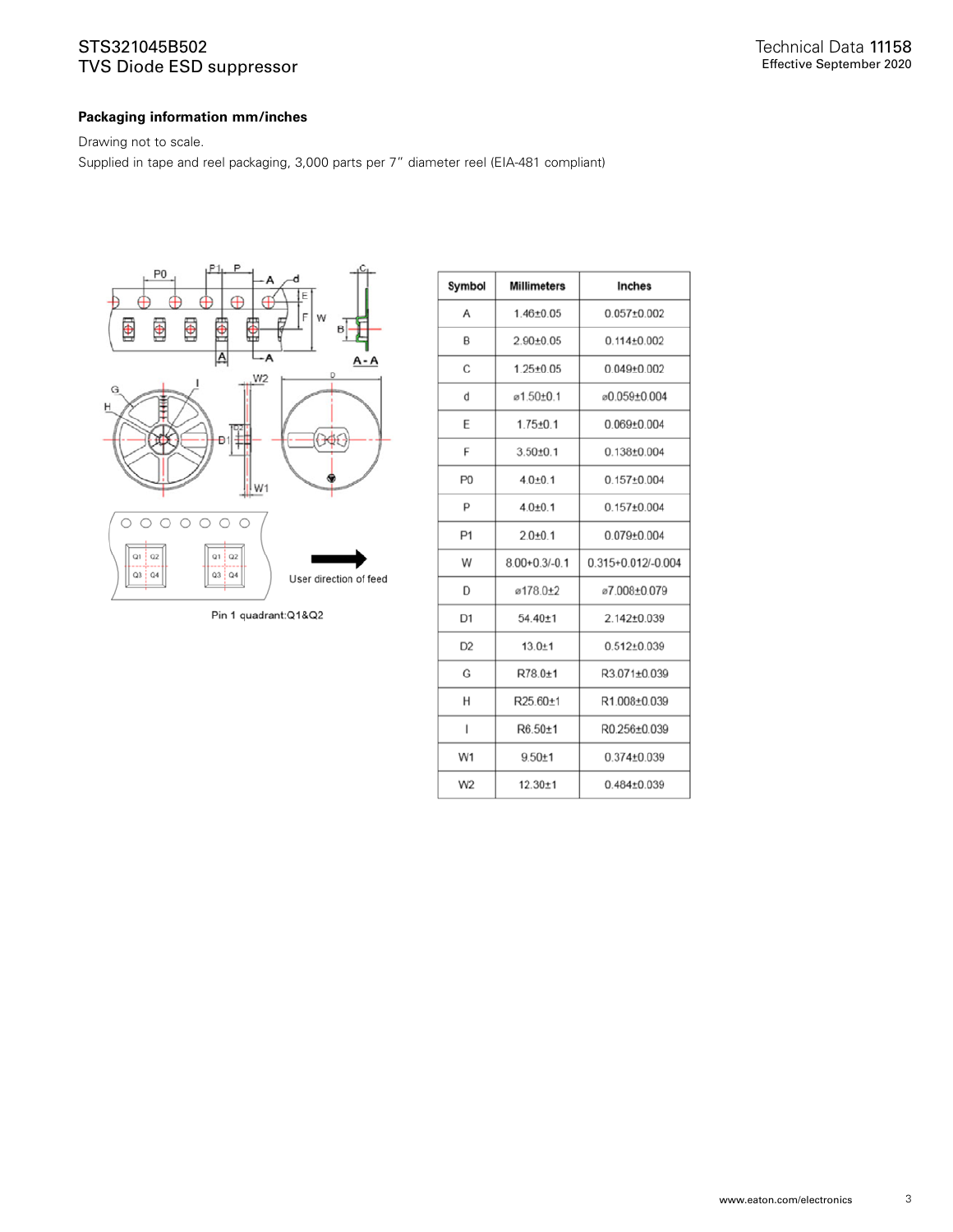### **Ratings and V-I characteristic curves** (+25 °C unless otherwise noted)

### V- I curve characteristics (Bi-directional) **Pulse waveform (8/20 µs)**





#### **Pulse derating curve ESD waveform**



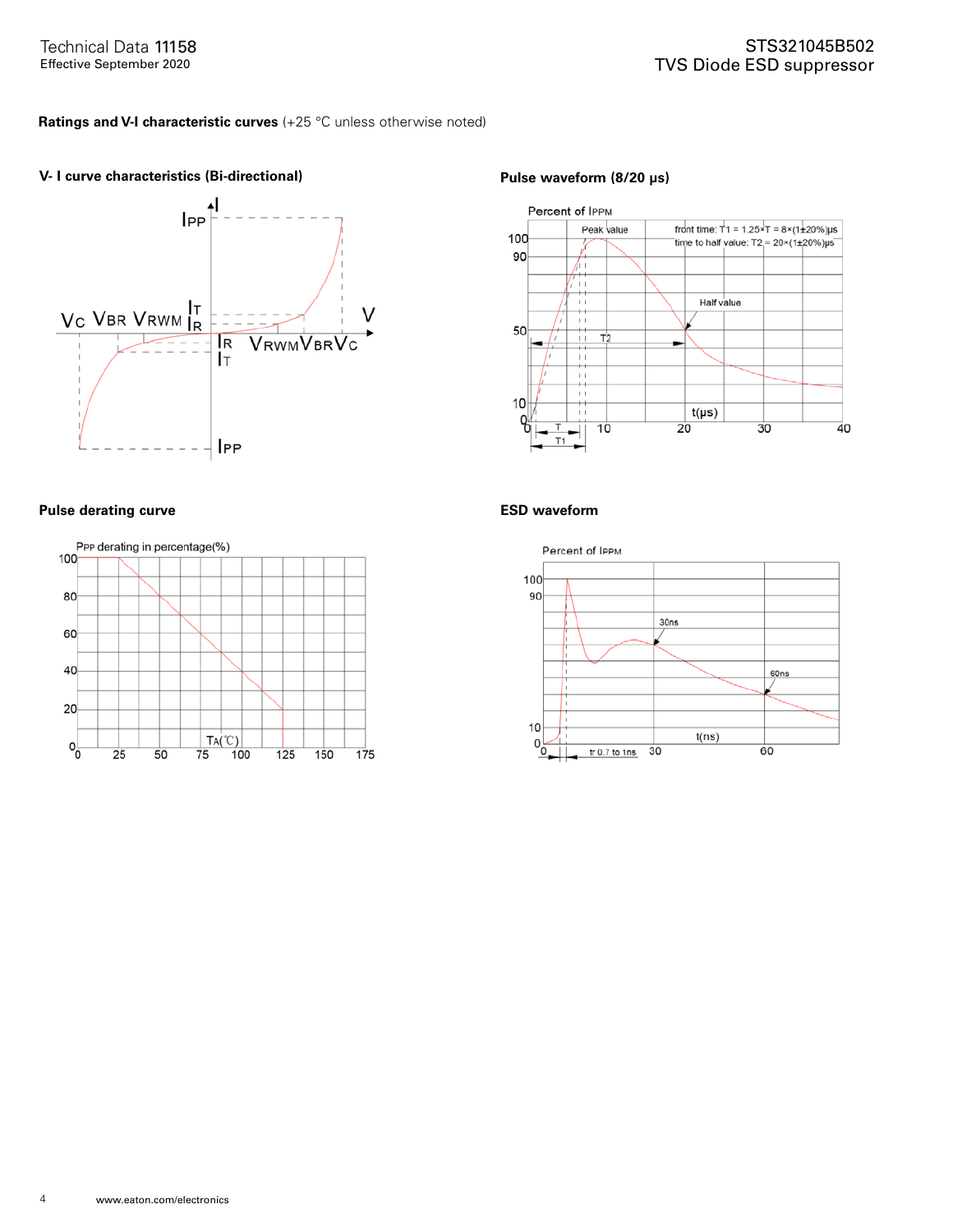#### STS321045B502 TVS Diode ESD suppressor

#### **Solder reflow profile**



#### **Table 1 - Standard SnPb solder (T c )**

| Package<br>thickness | Volume<br>mm3<br>$350$ | Volume<br>mm3<br>>350 |
|----------------------|------------------------|-----------------------|
| $<$ 2.5 mm           | 235 °C                 | 220°C                 |
| $\geq$ 2.5 mm        | 220 °C                 | 220°C                 |

#### **Table 2 - Lead (Pb) free solder (T c )**

| Package<br>thickness | Volume<br>mm <sup>3</sup><br><350 | Volume<br>mm <sup>3</sup><br>350 - 2000 | Volume<br>mm <sup>3</sup><br>>2000 |
|----------------------|-----------------------------------|-----------------------------------------|------------------------------------|
| $<$ 1.6 mm           | 260 °C                            | 260 °C                                  | 260 °C                             |
| $1.6 - 2.5$ mm       | 260 °C                            | 250 °C                                  | 245 °C                             |
| $>2.5$ mm            | 250 °C                            | $245$ °C                                | 245 °C                             |

#### **Reference J-STD-020**

| <b>Profile feature</b>                                                         | <b>Standard SnPb solder</b> | Lead (Pb) free solder    |
|--------------------------------------------------------------------------------|-----------------------------|--------------------------|
| Preheat and soak<br>• Temperature min. $(T_{smin})$                            | 100 °C                      | 150 °C                   |
| • Temperature max. $(Tsmax)$                                                   | 150 °C                      | 200 °C                   |
| • Time (T <sub>smin</sub> to T <sub>smax</sub> ) (t <sub>s</sub> )             | 60-120 seconds              | 60-120 seconds           |
| Ramp up rate $T_L$ to $T_D$                                                    | 3 °C/ second max.           | 3 °C/ second max.        |
| Liquidous temperature (TL)<br>Time $(tL)$ maintained above T <sub>1</sub>      | 183 °C<br>60-150 seconds    | 217 °C<br>60-150 seconds |
| Peak package body temperature (T <sub>P</sub> )*                               | Table 1                     | Table 2                  |
| Time $(t_0)^*$ within 5 °C of the specified classification temperature $(T_c)$ | 20 seconds*                 | 30 seconds*              |
| Ramp-down rate $(T_0$ to $T_L$ )                                               | 6 °C/ second max.           | 6 °C/ second max.        |
| Time 25 $\degree$ C to peak temperature                                        | 6 minutes max.              | 8 minutes max.           |

 $^*$  Tolerance for peak profile temperature (T<sub>p</sub>) is defined as a supplier minimum and a user maximum.

Life Support Policy: Eaton does not authorize the use of any of its products for use in life support devices or systems without the express written approval of an officer of the Company. Life support systems are devices which support or sustain life, and whose failure to perform, when properly used in accordance with instructions for use provided in the labeling, can be reasonably expected to result in significant injury to the user.

Eaton reserves the right, without notice, to change design or construction of any products and to discontinue or limit distribution of any products. Eaton also<br>reserves the right to change or update, without notice, any te

#### **Eaton**

**Electronics Division** 1000 Eaton Boulevard Cleveland, OH 44122 United States Eaton.com/electronics

Powering Business Worldwide

© 2020 Eaton All Rights Reserved Printed in USA Publication No. 11158 BU-MC20140 September 2020

Eaton is a registered trademark.

All other trademarks are property of their respective owners.

Follow us on social media to get the latest product and support information.